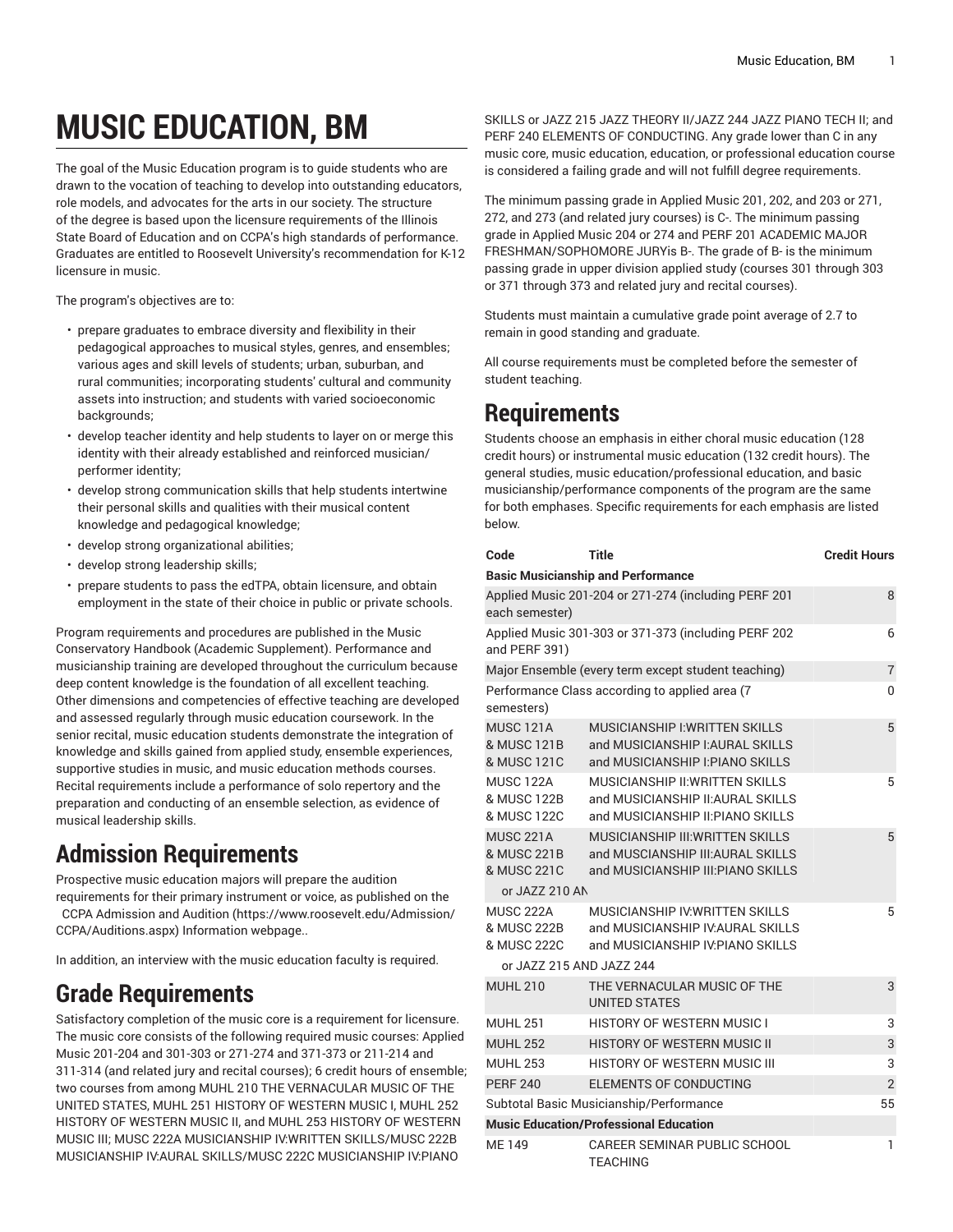| <b>ME 200</b>                        | MUSIC EDUCATION LAB (participation<br>required for all majors in semesters<br>three through seven) | 0        |  |
|--------------------------------------|----------------------------------------------------------------------------------------------------|----------|--|
| ME 243                               | <b>CONDUCTING:ART &amp; TECHNIQUE</b>                                                              | 3        |  |
| <b>ME310</b>                         | STUDENT TEACHING INTERNSHIP                                                                        | $8 - 12$ |  |
| <b>ME350</b>                         | METHODS FOR THE ELEMENTARY<br>MUSIC CLASSROOM                                                      | 3        |  |
| <b>ME 351</b>                        | <b>ISSUES IN MUSIC EDUCATION</b>                                                                   | 3        |  |
| <b>ME352</b>                         | SECONDARY GENERAL MUSIC<br><b>METHODS</b>                                                          | 3        |  |
| <b>EDUC 202</b>                      | CHILD & ADOLESCENT DEVELOPMENT,<br><b>LEARNING AND MOTIVATION</b>                                  | 3        |  |
| <b>SPED 219</b>                      | <b>EXCEPT CHILDREN &amp; YOUTH</b>                                                                 | 3        |  |
|                                      | Subtotal Music Education/Professional Education                                                    | 27       |  |
| <b>General Studies</b>               |                                                                                                    |          |  |
| <b>ARTL 101</b>                      | THE PROFESSIONAL MUSICIAN IN<br><b>SOCIETY</b>                                                     | 3        |  |
| <b>ARTL 200</b>                      | ARTS EDUCATION AND COMMUNITY<br><b>ENGAGEMENT</b>                                                  | 3        |  |
| <b>ENG 101</b>                       | COMPOSITION I: CRITICAL READING &<br><b>WRITING</b>                                                | 3        |  |
| <b>ENG 102</b>                       | COMPOSITION II: INTRODUCTION TO<br><b>ACADEMIC RESEARCH</b>                                        | 3        |  |
| <b>MATH 105</b>                      | FOUNDATIONS OF ARITHMETIC (or<br>higher)                                                           | 3        |  |
|                                      | HUMANITIES/FINE AND PERFORMING ARTS                                                                | 9        |  |
| PHYSICAL/LIFE SCIENCE                |                                                                                                    | 3        |  |
| SOCIAL SCIENCE                       |                                                                                                    | 6        |  |
| <b>READ 363</b>                      | TEACHING LANGUAGE AND LITERACY<br>IN THE CONTENT AREAS                                             | 3        |  |
| <b>Subtotal General Studies</b>      |                                                                                                    | 36       |  |
| Subtotal for Emphasis (see below)    |                                                                                                    | $10-14$  |  |
| <b>Total Credit Hours for Degree</b> |                                                                                                    |          |  |

## **Choral Emphasis**

| Code                         | <b>Title</b>                                         | <b>Credit Hours</b> |
|------------------------------|------------------------------------------------------|---------------------|
| ME 311                       | CHORAL METHODS FOR<br>ELEMENTARY/JUNIOR HIGH SCHOOL  | 3                   |
| ME 312                       | CHORAL METHODS FOR SENIOR HIGH<br><b>SCHOOL</b>      | 3                   |
| Select two of the following: |                                                      | 2                   |
| <b>ME152</b>                 | <b>BRASS TECHNIQUES</b>                              |                     |
| ME 153                       | <b>WOODWIND TECHNIQUES</b>                           |                     |
| <b>ME154</b>                 | <b>STRING TECHNIQUES</b>                             |                     |
| ME 155                       | PERCUSSION TECHNIQUES                                |                     |
| <b>PIA 206</b>               | FUNCTIONAL KEYBOARD SKILLS FOR<br>THE MUSIC EDUCATOR | $\mathcal{P}$       |
| <b>Total Credit Hours</b>    |                                                      | ח ו                 |

### **Instrumental Emphasis**

| Code   | Title                    | <b>Credit Hours</b> |
|--------|--------------------------|---------------------|
| ME 152 | <b>BRASS TECHNIQUES</b>  |                     |
| ME 153 | WOODWIND TECHNIQUES      |                     |
| ME 154 | <b>STRING TECHNIQUES</b> |                     |
| ME 155 | PERCUSSION TECHNIQUES    |                     |

| ME 161                    | CHORAL METHODS FOR              |   |
|---------------------------|---------------------------------|---|
|                           | <b>INSTRUMENTAL MAJORS</b>      |   |
| ME 313                    | <b>INSTRUMENTAL METHODS FOR</b> | 3 |
|                           | ELEMENTARY/JUNIOR HIGH SCHOOL   |   |
| ME 314                    | INSTRUMENTAL METHODS FOR        |   |
|                           | SENIOR HIGH SCHOOL              |   |
| ME 337                    | MARCHING/JAZZ BAND              | 2 |
|                           | <b>MANAGEMENT</b>               |   |
| <b>Total Credit Hours</b> |                                 |   |

Your degree map is a general guide suggesting courses to complete each term on the academic pathway to your degree. It is based on the most current scheduling information from your academic program. Your program's degree map is reviewed annually and updated as schedules change (although you retain the same course requirements as long as you are continuously enrolled in your degree program).

| Year 1                        |                     |                                 |                     |                |
|-------------------------------|---------------------|---------------------------------|---------------------|----------------|
| Fall                          | <b>Credit Hours</b> | <b>Spring</b>                   | <b>Credit Hours</b> |                |
| <b>GUIT 201</b><br>& PERF 201 |                     | 2 GUIT 202<br>& PERF 201        |                     | 2              |
| <b>GUIT 300</b>               |                     | 0 GUIT 300                      |                     | 0              |
| MUSC <sub>121A</sub>          |                     | 2 MUSC 122A                     |                     | $\overline{2}$ |
| <b>MUSC 121B</b>              |                     | 1 MUSC 122B                     |                     | 1              |
| <b>MUSC 121C</b>              |                     | 2 MUSC 122C                     |                     | $\overline{2}$ |
| Large Ensemble                |                     | 1 Large Ensemble                |                     | 1              |
| <b>ME149</b>                  |                     | 1 ME 153 or 155                 |                     | 1              |
| <b>ARTL 101</b>               |                     | 3 ENG 102                       |                     | 3              |
| <b>ENG 101</b>                |                     | 3 MATH 105                      |                     | 3              |
| Social Science<br>Elective    |                     | 3 Humanities/Fine<br>& Perf Art |                     | 3              |
|                               |                     | 18                              |                     | 18             |
| Year 2                        |                     |                                 |                     |                |

| Fall              | <b>Credit Hours</b> | <b>Spring</b>       | <b>Credit Hours</b> |    |
|-------------------|---------------------|---------------------|---------------------|----|
| <b>GUIT 203</b>   |                     | 2 GUIT 204          |                     | 2  |
| & PERF 201        |                     | & PERF 201          |                     |    |
| <b>GUIT 300</b>   |                     | 0 GUIT 300          |                     | 0  |
| <b>MUSC 221A</b>  |                     | 3 MUSC 222A         |                     | 3  |
| & MUSC 221B       |                     | & MUSC 222B         |                     |    |
| MUSC 221C or      |                     | 2 MUSC 222C or      |                     | 2  |
| <b>JAZZ 243</b>   |                     | <b>JAZZ 244</b>     |                     |    |
| <b>MUHL 210</b>   |                     | 3 MUHL 251          |                     | 3  |
| Large Ensemble    |                     | 1 Large Ensemble    |                     |    |
| ME 152, 153, 154, |                     | 1 ME 243            |                     | 3  |
| or 155            |                     |                     |                     |    |
| <b>PERF 240</b>   |                     | 2 ARTL 200          |                     | 3  |
| <b>READ 363</b>   |                     | 3 ME 152, 153, 154, |                     | 1  |
|                   |                     | or 155              |                     |    |
|                   |                     | 17                  |                     | 17 |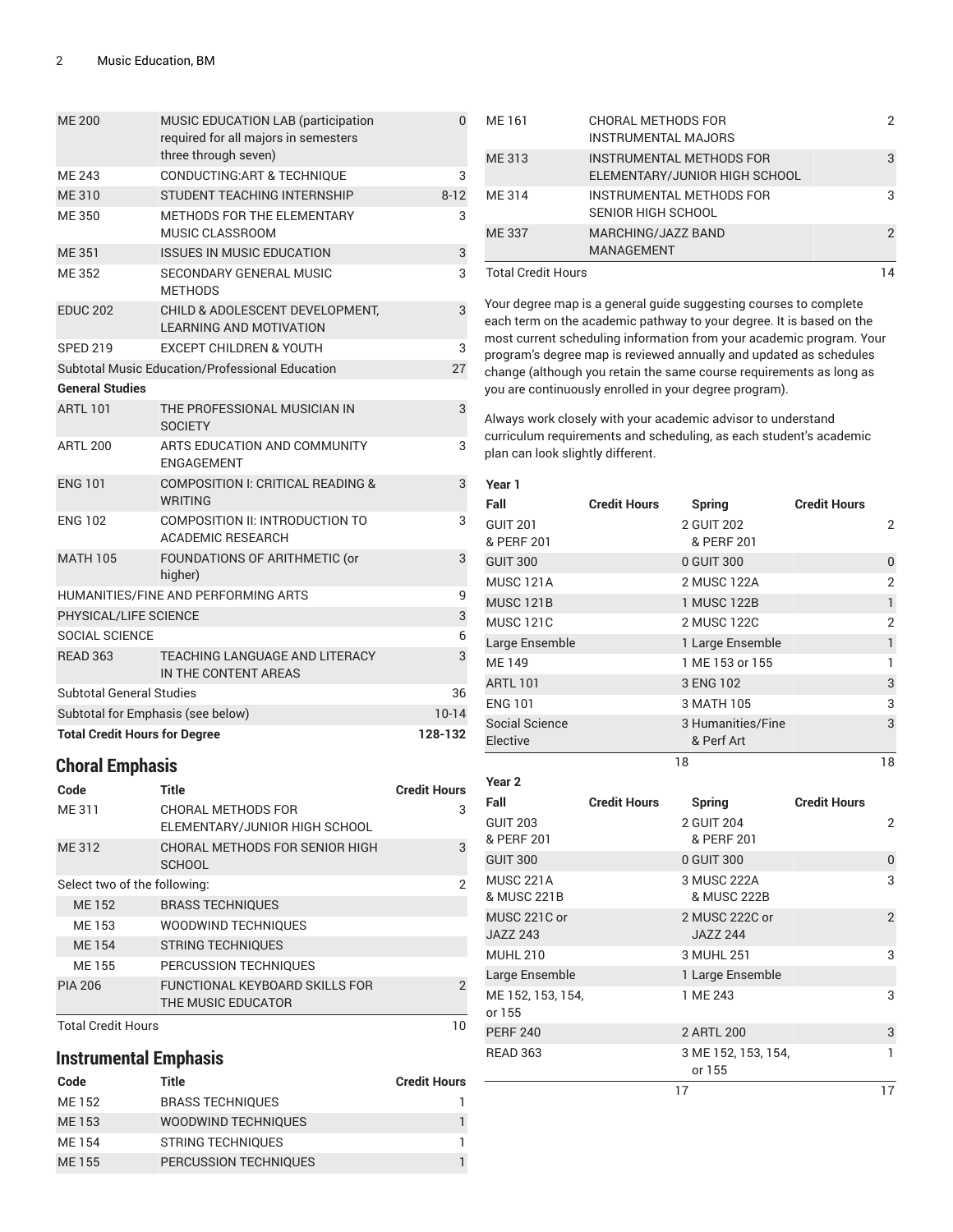| Year 3                        |                     |                          |                     |                |
|-------------------------------|---------------------|--------------------------|---------------------|----------------|
| Fall                          | <b>Credit Hours</b> | Spring                   | <b>Credit Hours</b> |                |
| <b>GUIT 301</b><br>& PERF 201 |                     | 2 GUIT 302<br>& PERF 202 |                     | 2              |
| <b>GUIT 300</b>               |                     | 0 GUIT 300               |                     | $\Omega$       |
| Large Ensemble                |                     | 1 Large Ensemble         |                     |                |
| ME 311                        |                     | 3 ME 312                 |                     | 3              |
| <b>MUHL 252</b>               |                     | 3 MUHL 253               |                     | 3              |
| <b>EDUC 202</b>               |                     | 3 ME 350                 |                     | 3              |
| Physical/Life<br>Science      |                     | 3 SPED 219               |                     | 3              |
| Humanities/Fine<br>& Perf Art |                     | 3 PIA 206                |                     | $\overline{2}$ |
|                               |                     | 18                       |                     | 17             |

**Year 4**

| Fall            | <b>Credit Hours</b> | Spring         | <b>Credit Hours</b> |
|-----------------|---------------------|----------------|---------------------|
| <b>GUIT 303</b> |                     | 2 ME 310       | $8 - 12$            |
| & PERF 391      |                     |                |                     |
| <b>GUIT 300</b> |                     | $\overline{0}$ |                     |
| <b>ENS 209</b>  |                     | 1              |                     |
| <b>ME351</b>    |                     | 3              |                     |
| ME 352          |                     | 3              |                     |
| ME 152 or 154   |                     | 1              |                     |
| Social Science  |                     | 3              |                     |
| Elective        |                     |                |                     |
| Humanities/Fine |                     | 3              |                     |
| & Perf Art      |                     |                |                     |
|                 |                     | 16             | $8 - 12$            |
|                 |                     |                |                     |

Total Credit Hours 129-133

Your degree map is a general guide suggesting courses to complete each term on the academic pathway to your degree. It is based on the most current scheduling information from your academic program. Your program's degree map is reviewed annually and updated as schedules change (although you retain the same course requirements as long as you are continuously enrolled in your degree program).

Always work closely with your academic advisor to understand curriculum requirements and scheduling, as each student's academic plan can look slightly different.

| Year 1                          |                     |                          |                     |          |
|---------------------------------|---------------------|--------------------------|---------------------|----------|
| Fall                            | <b>Credit Hours</b> | Spring                   | <b>Credit Hours</b> |          |
| <b>PIA 201</b><br>& PERF 201    |                     | 2 PIA 202<br>& PERF 201  |                     | 3        |
| <b>PIA 300</b>                  |                     | 0 PIA 300                |                     | $\Omega$ |
| <b>ENS 201</b>                  |                     | 1 ENS 201                |                     |          |
| <b>MUSC 121A</b><br>& MUSC 121B |                     | 3 MUSC 122A or<br>122B   |                     | 3        |
| ME 149                          |                     | 1 ME 153                 |                     |          |
| <b>ME152</b>                    |                     | 1 ME 155                 |                     | 1        |
| <b>ARTL 101</b>                 |                     | 3 ENG 102                |                     | 3        |
| <b>ENG 101</b>                  |                     | 3 Humanities<br>Elective |                     | 3        |

| iviath<br>Requirement                    |                     | J                        |                     |          |
|------------------------------------------|---------------------|--------------------------|---------------------|----------|
|                                          |                     | 17                       |                     | 15       |
| Year <sub>2</sub>                        |                     |                          |                     |          |
| Fall                                     | <b>Credit Hours</b> | Spring                   | <b>Credit Hours</b> |          |
| <b>PIA 203</b>                           |                     | 2 PIA 204                |                     | 2        |
| & PERF 201                               |                     | & PERF 201               |                     |          |
| <b>PIA 300</b>                           |                     | 0 PIA 300                |                     | 0        |
| <b>ENS 201</b>                           |                     | 1 ENS 201                |                     | 1        |
| <b>ME 200</b>                            |                     | 0 ME 200                 |                     | 0        |
| <b>ME154</b>                             |                     | 1 ME 243                 |                     | 3        |
| <b>MUSC 221A</b>                         |                     | 3 MUSC 222A              |                     | 3        |
| & MUSC 221B                              |                     | & MUSC 222B              |                     |          |
| <b>MUHL 210</b>                          |                     | 3 MUHL 251               |                     | 3        |
| <b>PERF 240</b>                          |                     | 2 ARTL 200               |                     | 3        |
| <b>Humanities</b><br>Elective            |                     | 3 Humanities<br>Elective |                     | 3        |
| <b>Social Science</b><br>Elective        |                     | 3                        |                     |          |
|                                          |                     | 18                       |                     | 18       |
| Year <sub>3</sub>                        |                     |                          |                     |          |
| Fall                                     | <b>Credit Hours</b> | <b>Spring</b>            | <b>Credit Hours</b> |          |
| <b>PIA 301</b>                           |                     | 2 PIA 302                |                     | 2        |
| & PERF 202                               |                     | & PERF 202               |                     |          |
| <b>PIA 300</b>                           |                     | 0 PIA 300                |                     | 0        |
| <b>ENS 201</b>                           |                     | 1 ENS 201                |                     | 1        |
| <b>ME 200</b>                            |                     | 0 ME 200                 |                     | 0        |
| ME 311                                   |                     | 3 ME 312                 |                     | 3        |
| <b>MUHL 252</b>                          |                     | 3 ME 350                 |                     | 3        |
| <b>MPE 361</b>                           |                     | 3 MUHL 253               |                     | 3        |
| <b>PERF 215</b>                          |                     | 2 EDUC 202               |                     | 3        |
| <b>READ 363</b>                          |                     | 3 SPED 219               |                     | 3        |
|                                          |                     | 17                       |                     | 18       |
| Year 4                                   |                     |                          |                     |          |
| Fall                                     | <b>Credit Hours</b> | <b>Spring</b>            | <b>Credit Hours</b> |          |
| PIA 303<br>& PERF 391                    |                     | 2 ME 310                 |                     | $8 - 12$ |
| <b>PIA 300</b>                           |                     | $\mathbf 0$              |                     |          |
| Elective                                 |                     | 1                        |                     |          |
| Ensemble                                 |                     |                          |                     |          |
| <b>PIA 206</b>                           |                     | $\overline{2}$           |                     |          |
| <b>ME 200</b>                            |                     | 0                        |                     |          |
| ME 351                                   |                     | 3                        |                     |          |
| ME 352                                   |                     | 3                        |                     |          |
| Social Science                           |                     | 3                        |                     |          |
| Elective                                 |                     |                          |                     |          |
| Physical/Life<br><b>Science Elective</b> |                     | 3                        |                     |          |
|                                          |                     | 17                       |                     | $8 - 12$ |
|                                          |                     |                          |                     |          |

 $\sim$ 

Total Credit Hours 128-132

Math

Your degree map is a general guide suggesting courses to complete each term on the academic pathway to your degree. It is based on the most current scheduling information from your academic program. Your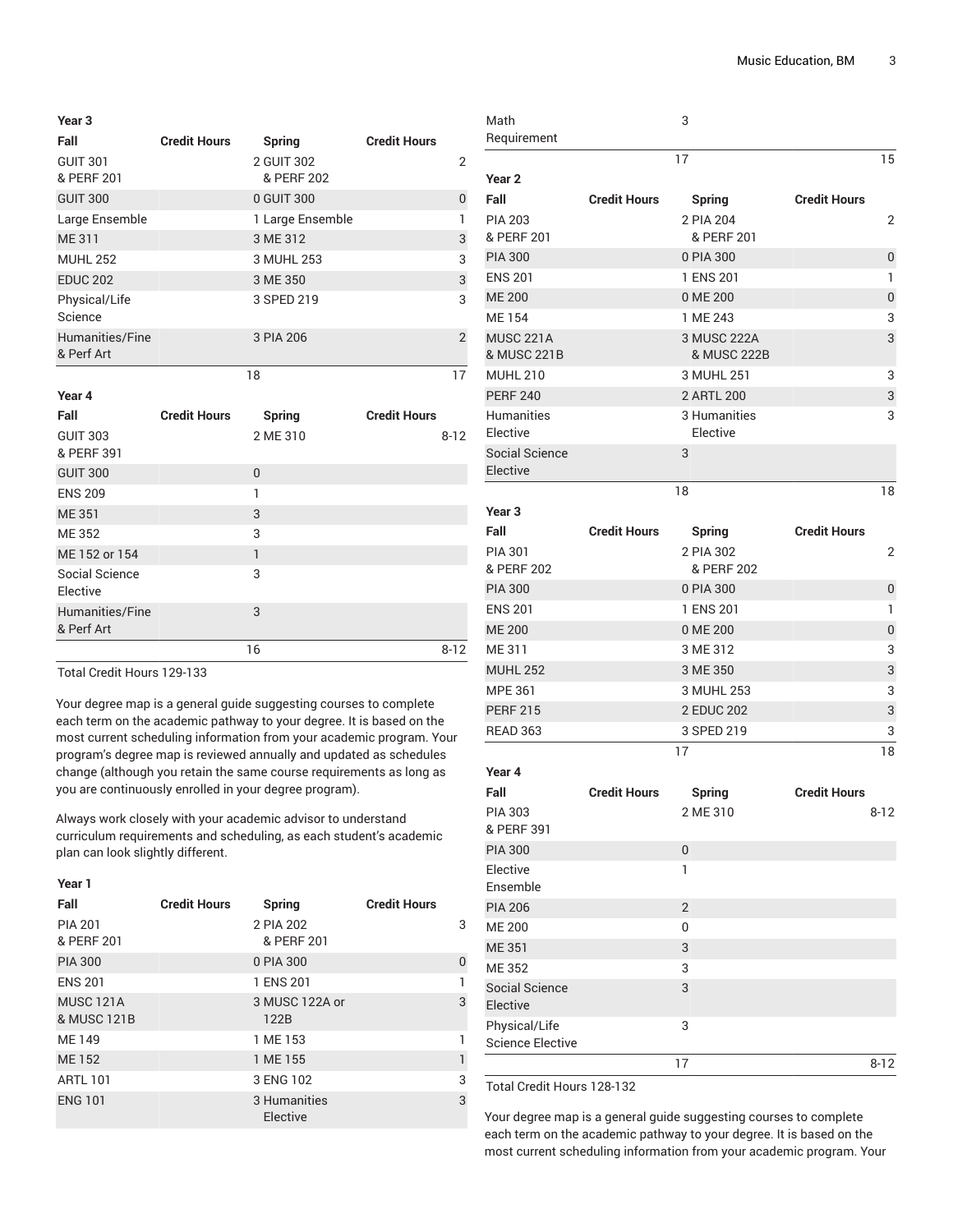program's degree map is reviewed annually and updated as schedules change (although you retain the same course requirements as long as you are continuously enrolled in your degree program).

Always work closely with your academic advisor to understand curriculum requirements and scheduling, as each student's academic plan can look slightly different.

#### **Year 1**

| Fall                             | <b>Credit Hours</b> | Spring                                              | <b>Credit Hours</b> |                |
|----------------------------------|---------------------|-----------------------------------------------------|---------------------|----------------|
| VOI 201 (and<br><b>PERF 201)</b> |                     | 2 VOI 202 (and<br><b>PERF 201)</b>                  |                     | 2              |
| <b>MUSC 121A</b>                 |                     | 2 VOI 100                                           |                     | $\mathbf 0$    |
| <b>MUSC 121B</b>                 |                     | 1 ENS 201                                           |                     |                |
| <b>MUSC 121C</b>                 |                     | 2 MUSC 122A                                         |                     | $\overline{2}$ |
| <b>ENS 201</b>                   |                     | 1 MUSC 122B                                         |                     |                |
| <b>ARTL 101</b>                  |                     | 3 MUSC 122C                                         |                     | $\overline{2}$ |
| <b>ENG 101</b>                   |                     | 3 ENG 102                                           |                     | 3              |
| ME 149                           |                     | 1 General Studies<br>(according to<br>requirements) |                     | 3              |
| MATH 105 (or<br>Higher)          |                     | 3 General Studies<br>(according to<br>requirements) |                     | 3              |
| <b>VOI 100</b>                   |                     | $\theta$                                            |                     |                |
| <b>VOI 230Y</b>                  |                     | 0                                                   |                     |                |
|                                  |                     | 18                                                  |                     | 17             |

**Year 2**

requirements)

| Fall                                    | <b>Credit Hours</b> | Spring                             | <b>Credit Hours</b> |                |
|-----------------------------------------|---------------------|------------------------------------|---------------------|----------------|
| <b>VOI 203 (and</b><br><b>PERF 201)</b> |                     | 2 VOI 204 (and<br><b>PERF 201)</b> |                     | $\overline{2}$ |
| <b>MUSC 221A</b>                        |                     | 2 MUSC 222A                        |                     | $\overline{2}$ |
| <b>MUSC 221B</b>                        |                     | 1 MUSC 222B                        |                     | $\mathbf{1}$   |
| <b>MUSC 221C</b>                        |                     | 2 MUSC 222C                        |                     | $\overline{2}$ |
| <b>ENS 201</b>                          |                     | 1 ENS 201                          |                     | $\mathbf{1}$   |
| ME 152 or 154                           |                     | 1 ME 153 or 155                    |                     | $\mathbf{1}$   |
| <b>EDUC 202</b>                         |                     | 3 MUHL 251                         |                     | 3              |
| <b>MUHL 210</b>                         |                     | 3 ME 200                           |                     | $\overline{0}$ |
| <b>ME 200</b>                           |                     | 0 ARTL 200                         |                     | 3              |
| <b>PERF 240</b>                         |                     | 2 ME 243                           |                     | 3              |
| <b>VOI 200</b>                          |                     | 0 VOI 200                          |                     | $\mathbf{0}$   |
| <b>VOI 230Y</b>                         |                     | $\Omega$                           |                     |                |
|                                         |                     | 17                                 |                     | 18             |
| Year <sub>3</sub>                       |                     |                                    |                     |                |
| Fall                                    | <b>Credit Hours</b> | <b>Spring</b>                      | <b>Credit Hours</b> |                |
| VOI 301 (and<br><b>PERF 202)</b>        |                     | 2 VOI 302 (and<br><b>PERF 202)</b> |                     | $\overline{2}$ |
| <b>VOI 325</b>                          |                     | 0 VOI 325                          |                     | $\mathbf 0$    |
| <b>ENS 201</b>                          |                     | 1 ENS 201                          |                     | $\mathbf{1}$   |
| <b>ME311</b>                            |                     | 3 ME 312                           |                     | 3              |
| <b>PIA 206</b>                          |                     | 2 MUHL 253                         |                     | 3              |
| <b>MUHL 252</b>                         |                     | 3 ME 200                           |                     | $\overline{0}$ |
| <b>General Studies</b>                  |                     | 3 ME 350                           |                     | 3              |

| <b>ME 200</b>                                            |                     | 0 VOI 330Y                                          |                     | 0        |
|----------------------------------------------------------|---------------------|-----------------------------------------------------|---------------------|----------|
| <b>VOI 330Y</b>                                          |                     | 0 General Studies<br>(according to<br>requirements) |                     | 3        |
| <b>READ 363</b>                                          |                     | 3 General Studies<br>(according to<br>requirements) |                     | 3        |
|                                                          |                     | 17                                                  |                     | 18       |
| Year 4                                                   |                     |                                                     |                     |          |
| Fall                                                     | <b>Credit Hours</b> | <b>Spring</b>                                       | <b>Credit Hours</b> |          |
| VOI 303 (and<br>PERF 391)                                |                     | 2 ME 310                                            |                     | $8 - 12$ |
| <b>ENS 201</b>                                           |                     | $\mathbf{1}$                                        |                     |          |
| <b>SPED 219</b>                                          |                     | 3                                                   |                     |          |
| <b>ME351</b>                                             |                     | 3                                                   |                     |          |
| ME 352                                                   |                     | 3                                                   |                     |          |
| <b>ME 200</b>                                            |                     | $\Omega$                                            |                     |          |
| <b>General Studies</b><br>(according to<br>requirements) |                     | 3                                                   |                     |          |
|                                                          |                     | 15                                                  |                     | $8 - 12$ |

Total Credit Hours 128-132

Your degree map is a general guide suggesting courses to complete each term on the academic pathway to your degree. It is based on the most current scheduling information from your academic program. Your program's degree map is reviewed annually and updated as schedules change (although you retain the same course requirements as long as you are continuously enrolled in your degree program).

Always work closely with your academic advisor to understand curriculum requirements and scheduling, as each student's academic plan can look slightly different.

#### **Year 1**

| Fall                                                      | <b>Credit Hours</b> | Spring                                                      | <b>Credit Hours</b> |          |
|-----------------------------------------------------------|---------------------|-------------------------------------------------------------|---------------------|----------|
| Applied 201 and<br>PERF 201 <sup>1, 2, 3, 4,</sup><br>5.6 |                     | 2 Applied 202 and<br>PERF 201 <sup>1, 2, 3, 4,</sup><br>5.6 |                     | 2        |
| ENS 211 or 235                                            |                     | 1 Applied Area<br>Performance<br>Class                      |                     | $\Omega$ |
| <b>MUSC 121A</b>                                          |                     | 2 ENS 211 or 235                                            |                     | 1        |
| <b>MUSC 121B</b>                                          |                     | 1 ME 153 or 155                                             |                     | 1        |
| <b>MUSC 121C</b>                                          |                     | 2 MUSC 122A                                                 |                     | 2        |
| <b>ARTL 101</b>                                           |                     | 3 MUSC 122B                                                 |                     | 1        |
| <b>ENG 101</b>                                            |                     | 3 MUSC 122C                                                 |                     | 2        |
| <b>Applied Area</b><br>Performance<br>Class               |                     | 0 ENG 102                                                   |                     | 3        |
| <b>ME149</b>                                              |                     | 1 MATH 105                                                  |                     | 3        |
| ME 152 or 154                                             |                     | 1 General Studies<br>(according to<br>requirements)         |                     | 3        |
|                                                           |                     | 16                                                          |                     | 18       |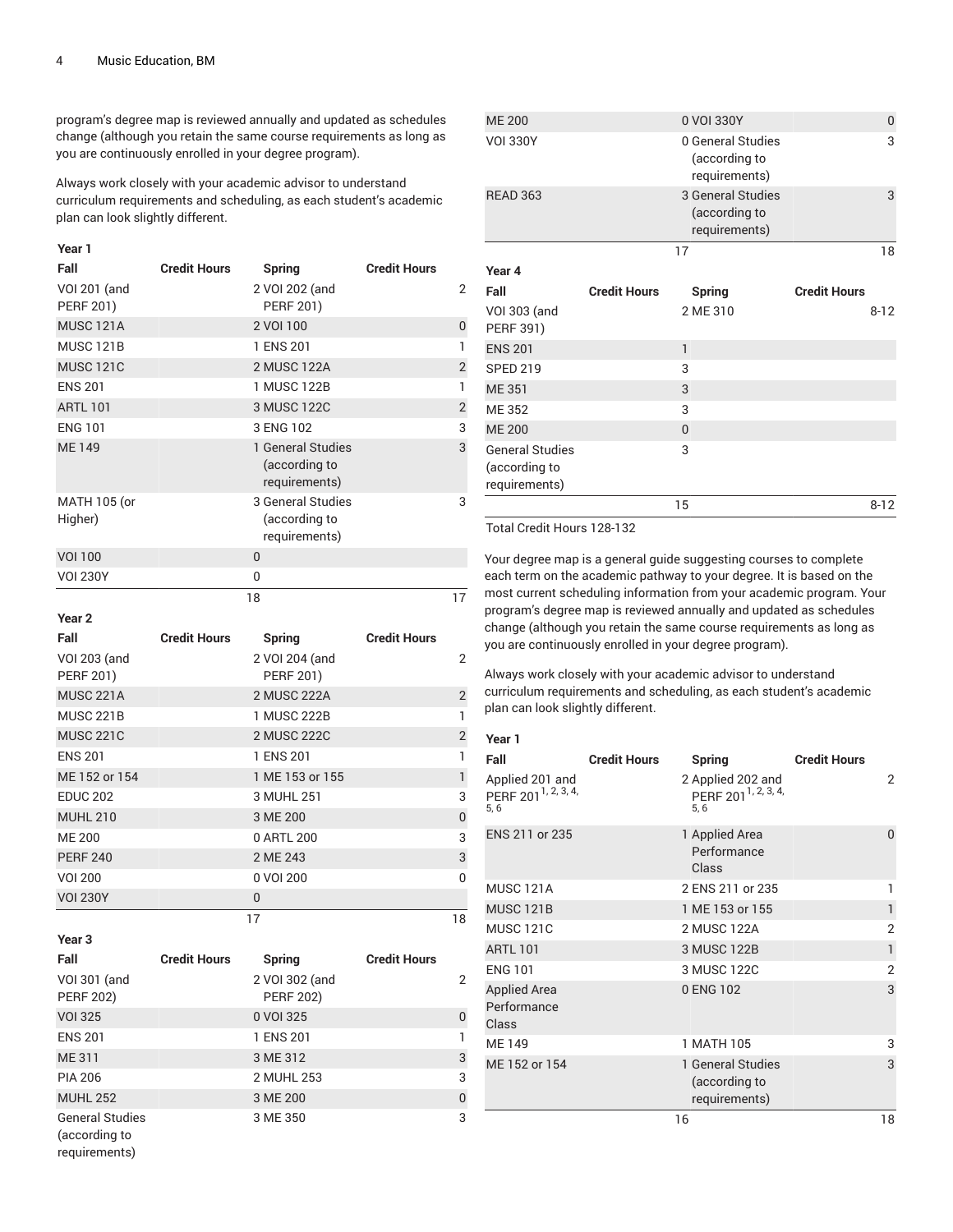**Year 2**

| Fall                                                                      | <b>Credit Hours</b> | Spring                                                      | <b>Credit Hours</b> |                |
|---------------------------------------------------------------------------|---------------------|-------------------------------------------------------------|---------------------|----------------|
| Applied 203 and<br>PERF 201 <sup>1, 2, 3, 4,</sup><br>5,6                 |                     | 2 Applied 204 and<br>PERF 201 <sup>1, 2, 3, 4,</sup><br>5,6 |                     | 2              |
| ENS 211 or 235                                                            |                     | 1 ENS 211 or 235                                            |                     | 1              |
| <b>MUSC 221A</b>                                                          |                     | 2 MUSC 222A                                                 |                     | $\overline{2}$ |
| <b>MUSC 221B</b>                                                          |                     | 1 MUSC 222B                                                 |                     | 1              |
| <b>MUSC 221C</b>                                                          |                     | 2 MUSC 222C                                                 |                     | $\overline{2}$ |
| <b>EDUC 202</b>                                                           |                     | 3 MUHL 251                                                  |                     | 3              |
| <b>MUHL 210</b>                                                           |                     | 3 ME 153 or 155                                             |                     | 1              |
| <b>ME 200</b>                                                             |                     | 0 ME 200                                                    |                     | $\mathbf 0$    |
| <b>PERF 240</b>                                                           |                     | 2 ME 243                                                    |                     | 3              |
| <b>ME161</b>                                                              |                     | 2 ARTL 200                                                  |                     | 3              |
| PERF 370 or<br><b>JAZZ 310</b>                                            |                     | 0 Applied Area<br>Performance                               |                     | 0              |
|                                                                           |                     | Class                                                       |                     |                |
|                                                                           |                     | 18                                                          |                     | 18             |
| Year <sub>3</sub>                                                         |                     |                                                             |                     |                |
| Fall                                                                      | <b>Credit Hours</b> | <b>Spring</b>                                               | <b>Credit Hours</b> |                |
| Applied 301 and<br>PERF 202 <sup>1, 2, 3, 4,</sup><br>5.6                 |                     | 2 Applied 302 and<br>PERF 202 <sup>1, 2, 3, 4,</sup><br>5,6 |                     | 2              |
| ENS 211 or 235                                                            |                     | 1 ENS 211 or 235                                            |                     | $\mathbf{1}$   |
| ME 313                                                                    |                     | 3 ME 314                                                    |                     | 3              |
| <b>MUHL 252</b>                                                           |                     | 3 ME 350                                                    |                     | 3              |
| <b>ME 200</b>                                                             |                     | 0 MUHL 253                                                  |                     | 3              |
| <b>READ 363</b>                                                           |                     | 3 ME 200                                                    |                     | 0              |
| <b>General Studies</b>                                                    |                     | 3 Applied Area                                              |                     | 0              |
| (according to<br>requirements)                                            |                     | Performance<br>Class                                        |                     |                |
| <b>Applied Area</b><br>Performance<br>Class                               |                     | 0 General Studies<br>(according to<br>requirements)         |                     | 3              |
| <b>General Studies</b><br>(according to<br>requirements)                  |                     | 3 SPED 219                                                  |                     | 3              |
|                                                                           |                     | 18                                                          |                     | 18             |
| Year 4                                                                    |                     |                                                             |                     |                |
| Fall                                                                      | <b>Credit Hours</b> | <b>Spring</b>                                               | <b>Credit Hours</b> |                |
| Applied 303 and<br>PERF 391 Senior<br>Recital <sup>1, 2, 3, 4, 5, 6</sup> |                     | 2 ME 310                                                    |                     | $8 - 12$       |
| <b>General Studies</b><br>(according to                                   |                     | 3                                                           |                     |                |
| requirements)<br>ENS 211 or 235                                           |                     | 1                                                           |                     |                |
| <b>General Studies</b>                                                    |                     | 3                                                           |                     |                |
| (according to                                                             |                     |                                                             |                     |                |
| requirements)                                                             |                     |                                                             |                     |                |
| ME 152 or 154                                                             |                     | 1                                                           |                     |                |
| <b>ME337</b>                                                              |                     | $\overline{2}$                                              |                     |                |
| ME 351                                                                    |                     | 3                                                           |                     |                |
| ME 352                                                                    |                     | 3                                                           |                     |                |
|                                                                           |                     |                                                             |                     |                |

|               | ------- |          |
|---------------|---------|----------|
|               |         | $8 - 17$ |
| <b>ME 200</b> |         |          |

Total Credit Hours 132-136

**1**

**3**

**4**

**5**

**6**

Trumpet Majors take TRPT 201 TRUMPET (MINOR) and TRPT 202 TRUMPET (MINOR) Year 1. TRPT 203 TRUMPET (MINOR) and TRPT 204 TRUMPET (MINOR) Year 2.TRPT 301 TRUMPET (MINOR) and TRPT 302 TRUMPET (MINOR) Year 3. TRPT 303 TRUMPET (MINOR) Year 4. **2**

Trombone Majors take TRBN 201 TROMBONE (MINOR) and TRBN 202 TROMBONE (MINOR) Year 1. TRBN 203 TROMBONE (MINOR) and TRBN 204 TROMBONE (MINOR) Year 2. TRBN 301 TROMBONE (MINOR) and TRBN 302 TROMBONE (MINOR) Year 3. TRBN 303 TROMBONE (MINOR) Year 4.

Tuba Majors take TUBA 201 TUBA (MINOR) and TUBA 202 TUBA (MINOR) Year 1. TUBA 203 TUBA (MINOR) and TUBA 204 TUBA (MINOR) Year 2. TUBA 301 TUBA (MINOR) and TUBA 302 TUBA (MINOR) Year 3. TUBA 303 TUBA (MINOR) Year 4.

French Horn Majors take FRHN 201 FRENCH HORN (MINOR) and FRHN 202 FRENCH HORN (MINOR) Year 1. FRHN 203 FRENCH HORN (MINOR) and FRHN 204 FRENCH HORN (MINOR) Year 2. FRHN 301 FRENCH HORN (MINOR) and FRHN 302 FRENCH HORNS (MINOR) Year 3. FRHN 303 FRENCH HORNS (MINOR) Year 4.

Euphonium Majors take EUPH 201 EUPHONIUM LESSONS and EUPH 202 EUPHONIUM LESSONS Year 1. EUPH 203 EUPHONIUM LESSONS and EUPH 204 EUPHONIUM LESSONS Year 2. EUPH 301 EUPHONIUM LESSONS and EUPH 302 EUPHONIUM LESSONS Year 3. EUPH 303 EUPHONIUM LESSONS Year 4.

Percussion Majors take PER 201 PERCUSSION (MINOR) and PER 202 PERCUSSION (MINOR) Year 1. PER 203 PERCUSSION (MINOR) and PER 204 PERCUSSION (MINOR) Year 2. PER 301 PERCUSSION (MINOR) and PER 302 PERCUSSION (MINOR) Year 3. PER 303 PERCUSSION (MINOR) Year 4.

Your degree map is a general guide suggesting courses to complete each term on the academic pathway to your degree. It is based on the most current scheduling information from your academic program. Your program's degree map is reviewed annually and updated as schedules change (although you retain the same course requirements as long as you are continuously enrolled in your degree program).

| Year 1                                                   |                     |                                                           |                     |   |
|----------------------------------------------------------|---------------------|-----------------------------------------------------------|---------------------|---|
| Fall                                                     | <b>Credit Hours</b> | Spring                                                    | <b>Credit Hours</b> |   |
| Applied 201 and<br>PERF 201 <sup>1, 2, 3, 4,</sup><br>5. |                     | 2 Applied 202 and<br>PERF 201 <sup>1, 2, 3, 4,</sup><br>5 |                     | 2 |
| <b>ENS 202</b>                                           |                     | 1 Applied Area<br>Performance<br>Class                    |                     | 0 |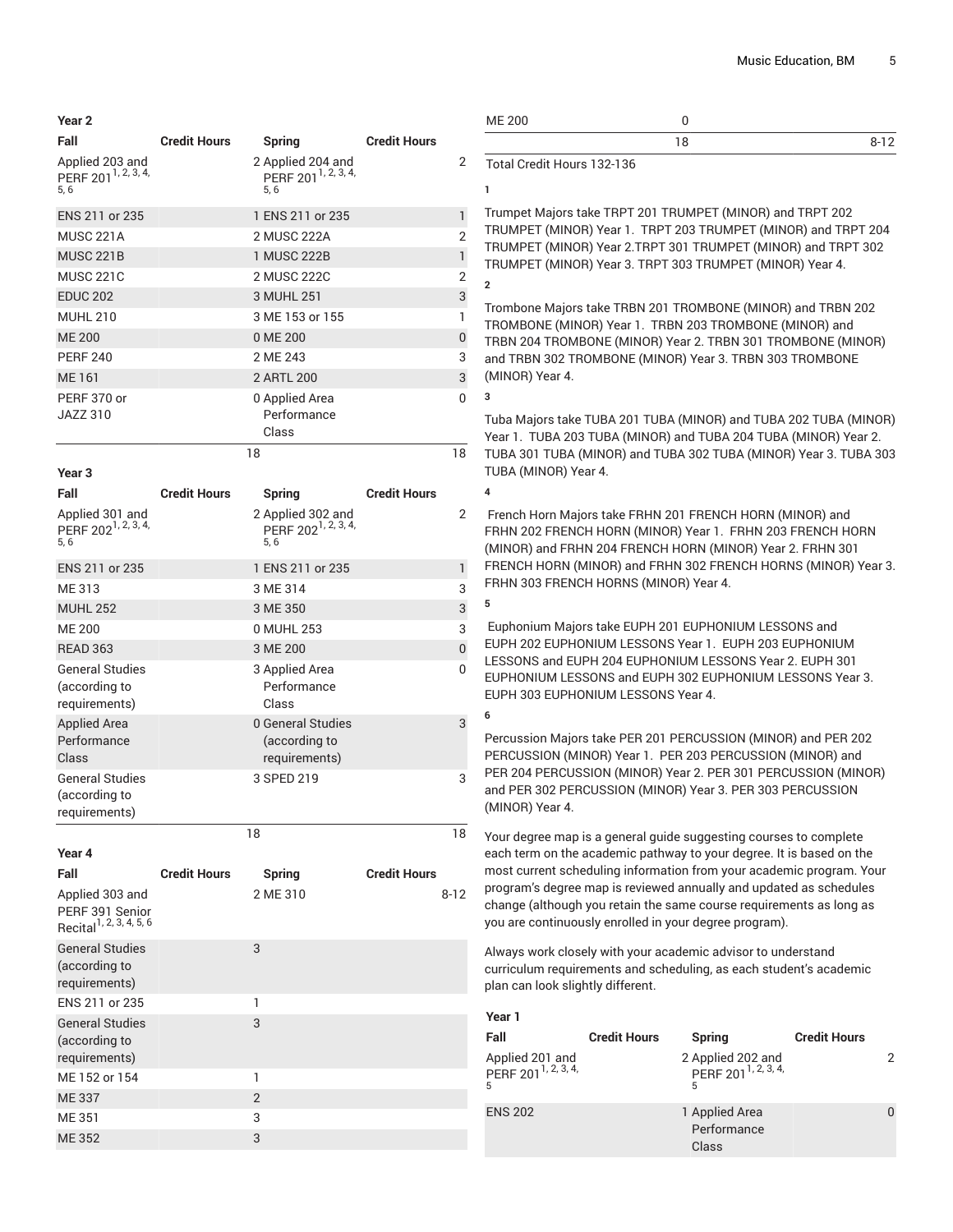|                                                                 |                     | 2 Ensemble                                                            |                     | 1            |
|-----------------------------------------------------------------|---------------------|-----------------------------------------------------------------------|---------------------|--------------|
| <b>MUSC 121B</b>                                                |                     | 1 ME 153 or 155                                                       |                     | 1            |
| <b>MUSC 121C</b>                                                |                     | 2 MUSC 122A                                                           |                     | 2            |
| <b>ARTL 101</b>                                                 |                     | 3 MUSC 122B                                                           |                     | 1            |
| <b>ENG 101</b>                                                  |                     | 3 MUSC 122C                                                           |                     | 2            |
| <b>PERF 380</b>                                                 |                     | 0 ENG 102                                                             |                     | 3            |
| <b>ME149</b>                                                    |                     | 1 MATH 105                                                            |                     | 3            |
| ME 152 or 154                                                   |                     | 1 General Studies<br>(according to<br>requirements)                   |                     | 3            |
|                                                                 |                     | 16                                                                    |                     | 18           |
| Year 2                                                          |                     |                                                                       |                     |              |
| Fall                                                            | <b>Credit Hours</b> | <b>Spring</b>                                                         | <b>Credit Hours</b> |              |
| Applied 203 and<br>PERF 201 <sup>1, 2, 3, 4,</sup><br>5         |                     | 2 Applied 204 and<br>PERF 201 <sup>1, 2, 3, 4,</sup><br>5             |                     | 2            |
| Ensemble                                                        |                     | 1 Ensemble                                                            |                     | 1            |
| <b>MUSC 221A</b>                                                |                     | 2 MUSC 222A                                                           |                     | 2            |
| <b>MUSC 221B</b>                                                |                     | 1 MUSC 222B                                                           |                     | $\mathbf{1}$ |
| <b>MUSC 221C</b>                                                |                     | 2 MUSC 222C                                                           |                     | 2            |
| <b>EDUC 202</b>                                                 |                     | 3 MUHL 251                                                            |                     | 3            |
| <b>MUHL 210</b>                                                 |                     | 3 ME 153 or 155                                                       |                     | 1            |
| <b>ME 200</b>                                                   |                     | 0 ME 200                                                              |                     | 0            |
| <b>PERF 240</b>                                                 |                     | 2 ME 243                                                              |                     | 3            |
| <b>ME161</b>                                                    |                     | 2 ARTL 200                                                            |                     | 3            |
| <b>Applied Area</b>                                             |                     | 0 Applied Area                                                        |                     | 0            |
| Performance                                                     |                     | Performance                                                           |                     |              |
|                                                                 |                     |                                                                       |                     |              |
| Class                                                           |                     | Class                                                                 |                     |              |
|                                                                 |                     | 18                                                                    |                     | 18           |
| Year <sub>3</sub>                                               |                     |                                                                       |                     |              |
| Fall<br>Applied 301 and<br>PERF 202 <sup>1, 2, 3, 4,</sup><br>5 | <b>Credit Hours</b> | <b>Spring</b><br>2 Applied 302 and<br>PERF 202 <sup>1, 2, 3, 4,</sup> | <b>Credit Hours</b> | 2            |
|                                                                 |                     | 5                                                                     |                     |              |
| Ensemble                                                        |                     | 1 Ensemble                                                            |                     | 1            |
| ME 313                                                          |                     | 3 ME 314                                                              |                     | 3            |
| <b>MUHL 252</b>                                                 |                     | 3 ME 350                                                              |                     | 3            |
| MF 200                                                          |                     | 0 MUHL 253                                                            |                     | 3            |
| <b>READ 363</b>                                                 |                     | 3 ME 200                                                              |                     | 0            |
| <b>General Studies</b><br>(according to<br>requirements)        |                     | 3 Applied Area<br>Performance<br>Class                                |                     | 0            |
| <b>Applied Area</b><br>Performance<br>Class                     |                     | 0 General Studies<br>(according to<br>requirements)                   |                     | 3            |
| <b>General Studies</b><br>(according to<br>requirements)        |                     | 3 SPED 219                                                            |                     | 3            |
|                                                                 |                     | 18                                                                    |                     | 18           |
| Year 4                                                          |                     |                                                                       |                     |              |
| Fall                                                            | <b>Credit Hours</b> | Spring                                                                | <b>Credit Hours</b> |              |

| Ensemble                                                 | 1  |      |
|----------------------------------------------------------|----|------|
| <b>General Studies</b><br>(according to<br>requirements) | 3  |      |
| <b>General Studies</b><br>(according to<br>requirements) | 3  |      |
| ME 152 or 154                                            | 1  |      |
| <b>ME337</b>                                             | 2  |      |
| ME 351                                                   | 3  |      |
| <b>ME352</b>                                             | 3  |      |
| <b>ME 200</b>                                            | 0  |      |
|                                                          | 18 | 8-12 |

Total Credit Hours 132-136

**1**

Violin Majors take VLN 201 VIOLIN (MINOR) and VLN 202 VIOLIN (MINOR) for Year 1. VLN 203 VIOLIN (MINOR) and VLN 204 VIOLIN (MINOR) for Year 2. VLN 301 VIOLIN (MINOR) and VLN 302 VIOLIN (MINOR) for Year 3. VLN 303 VIOLIN (MINOR) for Year 4.

Viola Majors take VLA 201 VIOLA (MINOR) and VLA 202 VIOLA (MINOR) for Year 1. VLA 203 VIOLA (MINOR) and VLA 204 VIOLA (MINOR) for Year 2. VLA 301 VIOLA (MINOR) and VLA 302 VIOLA (MINOR) for Year 3. VLA 303 VIOLA (MINOR) for Year 4.

**3**

**2**

Violoncello Majors take VCEL 201 VIOLONCELLO (MINOR) and VCEL 202 VIOLONCELLO (MINOR) for Year 1. VCEL 203 VIOLONCELLO (MINOR) and VCEL 204 VIOLONCELLO (MINOR) for Year 2. VCEL 301 VIOLONCELLO (MINOR) and VCEL 302 VIOLONCELLO (MINOR) for Year 3. VCEL 303 VIOLONCELLO (MINOR) for Year 4.

**4**

**5**

Double Bass Majors take STB 201 STRING BASS (MINOR) and STB 202 STRING BASS (MINOR) for Year 1. STB 203 STRING BASS (MINOR) and STB 204 STRING BASS (MINOR) for Year 2. STB 301 STRING BASS (MINOR) and STB 302 STRING BASS (MINOR) for Year 3. STB 303 STRING BASS (MINOR) for Year 4.

Harp Majors take HARP 201 and HARP 202 for Year 1. HARP 203 and HARP 204 for Year 2. HARP 301 and HARP 302 for Year 3. HARP 303 for Year 4.

Your degree map is a general guide suggesting courses to complete each term on the academic pathway to your degree. It is based on the most current scheduling information from your academic program. Your program's degree map is reviewed annually and updated as schedules change (although you retain the same course requirements as long as you are continuously enrolled in your degree program).

| Year 1                                                   |                     |                                                      |                     |  |
|----------------------------------------------------------|---------------------|------------------------------------------------------|---------------------|--|
| Fall                                                     | <b>Credit Hours</b> | Spring                                               | <b>Credit Hours</b> |  |
| Applied 201 and<br>PERF 201 <sup>1, 2, 3, 4,</sup><br>5. |                     | 2 Applied 202 and<br>PERF 201 <sup>1, 2, 3, 4,</sup> |                     |  |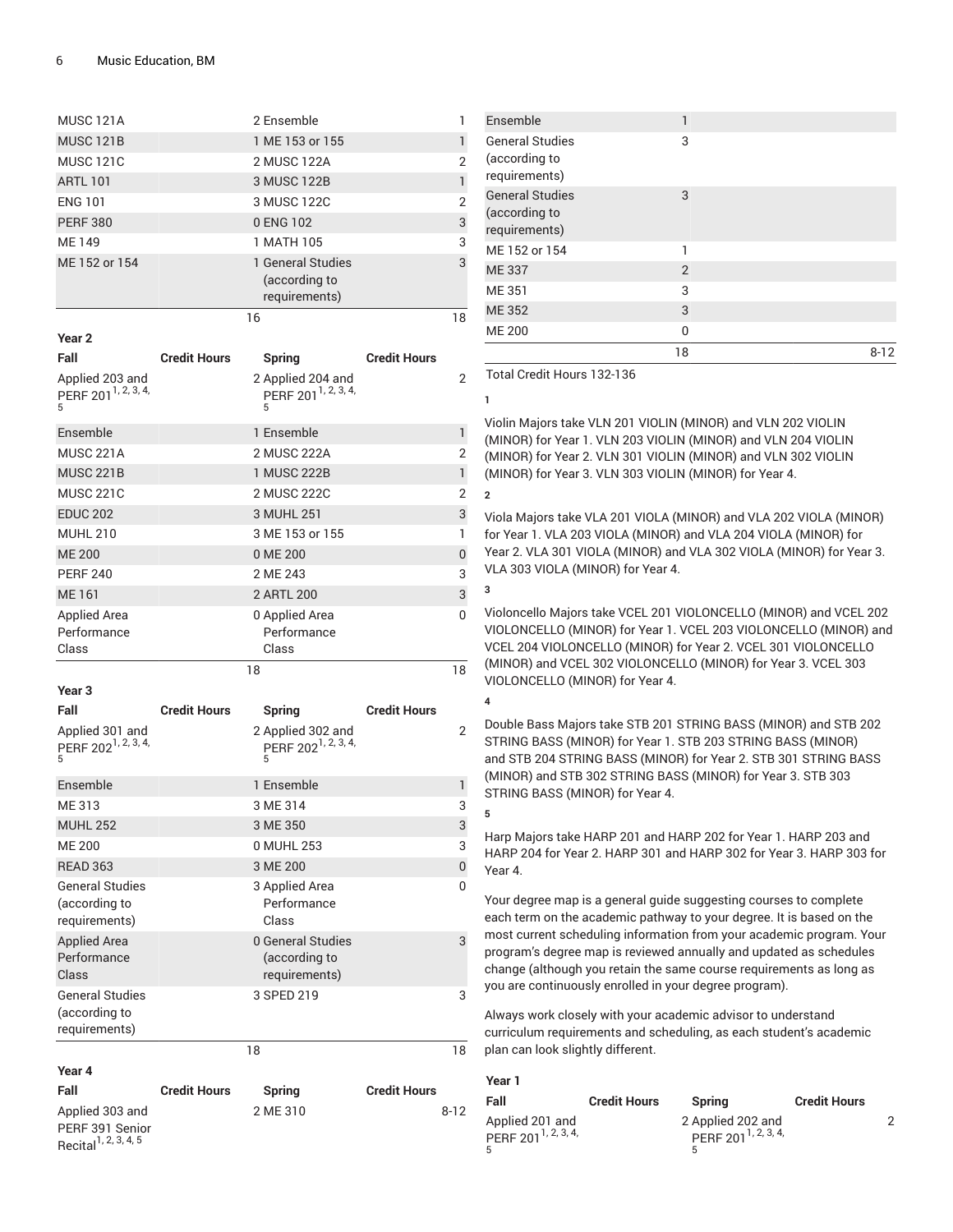| <b>ENS 211</b>                          |                     | 1 Applied Area<br>Performance<br>Class |                     | 0  |
|-----------------------------------------|---------------------|----------------------------------------|---------------------|----|
| <b>MUSC 121A</b>                        |                     | 2 Ensemble                             |                     | 1  |
| <b>MUSC 121B</b>                        |                     | 1 ME 153 or 155                        |                     | 1  |
| <b>MUSC 121C</b>                        |                     | 2 MUSC 122A                            |                     | 2  |
| <b>ARTL 101</b>                         |                     | 3 MUSC 122B                            |                     | 1  |
| <b>ENG 101</b>                          |                     | 3 MUSC 122C                            |                     | 2  |
| <b>PERF 376</b>                         |                     | 0 ENG 102                              |                     | 3  |
| ME 149                                  |                     | 1 MATH 105                             |                     | 3  |
| ME 152 or 154                           |                     | 1 General Studies                      |                     | 3  |
|                                         |                     | (according to                          |                     |    |
|                                         |                     | requirements)                          |                     |    |
|                                         |                     | 16                                     |                     | 18 |
| Year <sub>2</sub>                       |                     |                                        |                     |    |
| Fall                                    | <b>Credit Hours</b> | <b>Spring</b>                          | <b>Credit Hours</b> |    |
| Applied 203 and                         |                     | 2 Applied 204 and                      |                     | 2  |
| PERF 201 <sup>1, 2, 3, 4,</sup>         |                     | PERF 201 <sup>1, 2, 3, 4,</sup>        |                     |    |
| 5                                       |                     | 5                                      |                     |    |
| Ensemble                                |                     | 1 Ensemble                             |                     | 1  |
| <b>MUSC 221A</b>                        |                     | 2 MUSC 222A                            |                     | 2  |
| <b>MUSC 221B</b>                        |                     | 1 MUSC 222B                            |                     | 1  |
| <b>MUSC 221C</b>                        |                     | 2 MUSC 222C                            |                     | 2  |
| <b>EDUC 202</b>                         |                     | 3 MUHL 251                             |                     | 3  |
| <b>MUHL 210</b>                         |                     | 3 ME 153 or 155                        |                     | 1  |
| <b>ME 200</b>                           |                     | 0 ME 200                               |                     | 0  |
| <b>PERF 240</b>                         |                     | 2 ME 243                               |                     | 3  |
| <b>ME161</b>                            |                     | 2 ARTL 200                             |                     | 3  |
| <b>Applied Area</b>                     |                     | 0 Applied Area                         |                     | 0  |
| Performance                             |                     | Performance                            |                     |    |
| Class                                   |                     | Class                                  |                     |    |
|                                         |                     | 18                                     |                     | 18 |
| Year <sub>3</sub>                       |                     |                                        |                     |    |
| Fall                                    | <b>Credit Hours</b> | <b>Spring</b>                          | <b>Credit Hours</b> |    |
| Applied 301 and                         |                     | 2 Applied 302 and                      |                     | 2  |
| PERF 202 <sup>1, 2, 3, 4,</sup>         |                     | PERF 202 <sup>1, 2, 3, 4,</sup>        |                     |    |
|                                         |                     |                                        |                     |    |
| Ensemble                                |                     | 1 Ensemble                             |                     | 1  |
| ME 313                                  |                     | 3 ME 314                               |                     | 3  |
| <b>MUHL 252</b>                         |                     | 3 ME 350                               |                     | 3  |
| <b>ME 200</b>                           |                     | 0 MUHL 253                             |                     | 3  |
| <b>READ 363</b>                         |                     | 3 ME 200                               |                     | 0  |
| <b>General Studies</b>                  |                     | 3 Applied Area                         |                     | 0  |
| (according to                           |                     | Performance                            |                     |    |
| requirements)                           |                     | Class                                  |                     |    |
| <b>Applied Area</b>                     |                     | 0 General Studies                      |                     | 3  |
| Performance<br>Class                    |                     | (according to                          |                     |    |
|                                         |                     | requirements)                          |                     |    |
| <b>General Studies</b><br>(according to |                     | 3 SPED 219                             |                     | 3  |
| requirements)                           |                     |                                        |                     |    |
|                                         |                     |                                        |                     |    |
|                                         |                     | 18                                     |                     | 18 |

| 1ear 4                                                                 |                     |              |                     |
|------------------------------------------------------------------------|---------------------|--------------|---------------------|
| Fall                                                                   | <b>Credit Hours</b> | Spring       | <b>Credit Hours</b> |
| Applied 303 and<br>PERF 391 Senior<br>Recital <sup>1, 2, 3, 4, 5</sup> |                     | 2 ME 310     | $8 - 12$            |
| Ensemble                                                               |                     | $\mathbf{1}$ |                     |
| <b>General Studies</b><br>(according to<br>requirements)               |                     | 3            |                     |
| <b>General Studies</b><br>(according to<br>requirements)               |                     | 3            |                     |
| ME 152 or 154                                                          |                     | 1            |                     |
| <b>ME337</b>                                                           |                     | 2            |                     |
| ME 351                                                                 |                     | 3            |                     |
| <b>ME352</b>                                                           |                     | 3            |                     |
| <b>ME 200</b>                                                          |                     | 0            |                     |
|                                                                        |                     | 18           | $8 - 12$            |

Total Credit Hours 132-136

**1**

**2**

**3**

**4**

**5**

**Year 4**

Flute Majors take FLT 201 FLUTE (MINOR) and FLT 202 FLUTE (MINOR) for Year 1. FLT 203 FLUTE (MINOR) and FLT 204 FLUTE (MINOR) for Year 2. FLT 301 FLUTE (MINOR) and FLT 302 FLUTE (MINOR) for Year 3. FLT 303 FLUTE (MINOR) for Year 4.

Oboe Majors take OBOE 201 OBOE (MINOR) and OBOE 202 OBOE (MINOR) for Year 1. OBOE 203 OBOE (MINOR) and OBOE 204 OBOE (MINOR) for Year 2. OBOE 301 OBOE (MINOR) and OBOE 302 OBOE (MINOR) for Year 3. OBOE 303 OBOE (MINOR) for Year 4.

Clarinet Majors take CLAR 201 CLARINET (MINOR) and CLAR 202 CLARINET (MINOR) for Year 1. CLAR 203 CLARINET (MINOR) and CLAR 204 CLARINET (MINOR) for Year 2. CLAR 301 CLARINET (MINOR) and CLAR 302 CLARINET (MINOR) for Year 3. CLAR 303 CLARINET (MINOR) for Year 4.

Saxophone Majors take SAX 201 SAXOPHONE (MINOR) and SAX 202 SAXOPHONE (MINOR) for Year 1. SAX 203 SAXOPHONE (MINOR) and SAX 204 SAXOPHONE (MINOR) for Year 2. SAX 301 SAXOPHONE (MINOR) and SAX 302 SAXOPHONE (MINOR) for Year 3. SAX 303 SAXOPHONE (MINOR) for Year 4.

Bassoon Majors take BSSN 201 BASSOON (MINOR) and BSSN 202 BASSOON (MINOR) for Year 1. BSSN 203 BASSOON (MINOR) and BSSN 204 BASSOON (MINOR) for Year 2. BSSN 301 BASSOON (MINOR) and BSSN 302 BASSOON (MINOR) for Year 3. BSSN 303 BASSOON (MINOR) for Year 4.

Your degree map is a general guide suggesting courses to complete each term on the academic pathway to your degree. It is based on the most current scheduling information from your academic program. Your program's degree map is reviewed annually and updated as schedules change (although you retain the same course requirements as long as you are continuously enrolled in your degree program).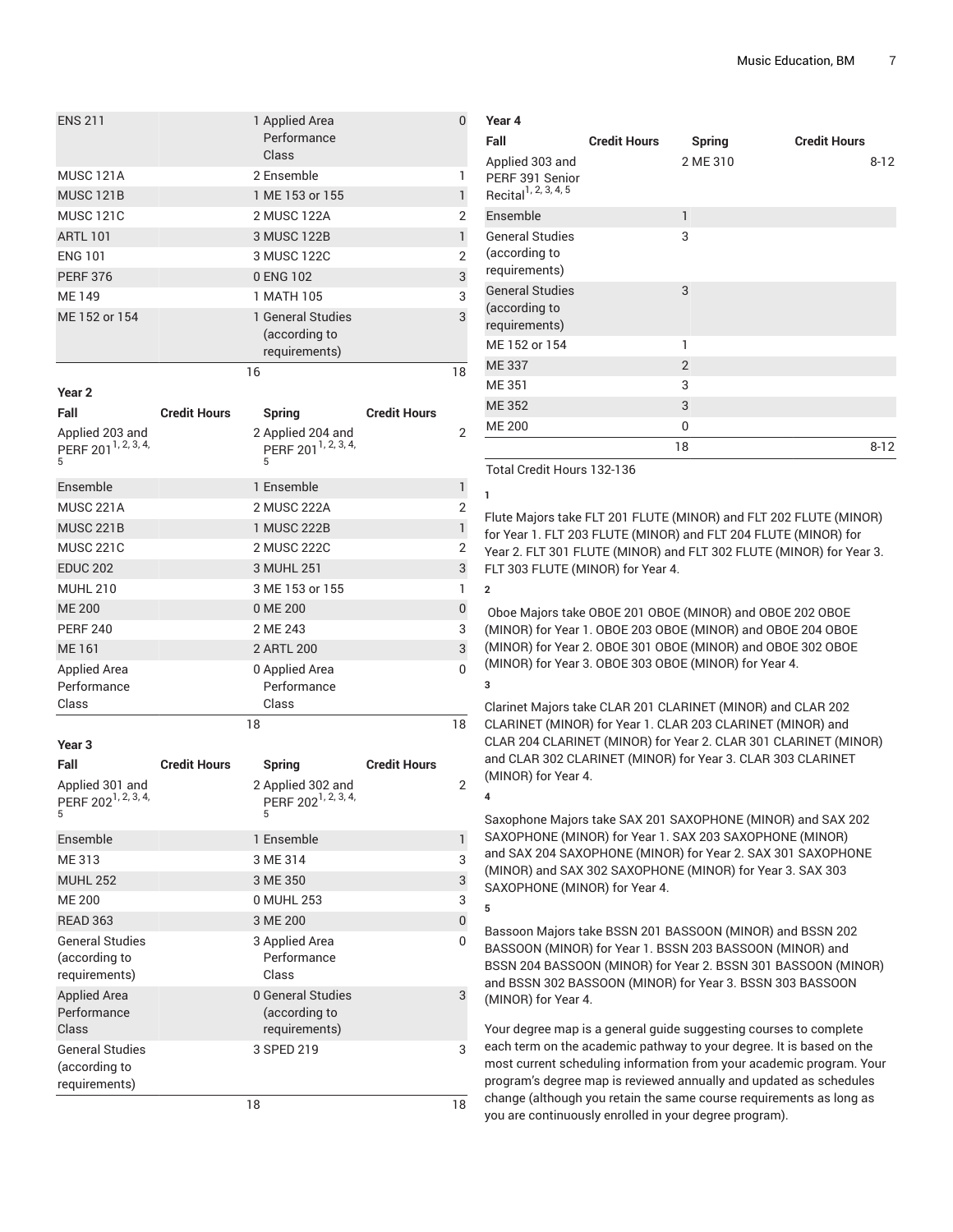Always work closely with your academic advisor to understand curriculum requirements and scheduling, as each student's academic plan can look slightly different.

| Year 1                          |                     |                                              |                     |                |
|---------------------------------|---------------------|----------------------------------------------|---------------------|----------------|
| Fall                            | <b>Credit Hours</b> | <b>Spring</b>                                | <b>Credit Hours</b> |                |
| <b>GUIT 201</b><br>& PERF 201   |                     | 2 GUIT 202<br>& PERF 201                     |                     | 2              |
| <b>GUIT 300</b>                 |                     | 0 GUIT 300                                   |                     | 0              |
| <b>MUSC 121A</b>                |                     | 2 MUSC 122A                                  |                     | 2              |
| <b>MUSC 121B</b>                |                     | 1 MUSC 122B                                  |                     | $\mathbf{1}$   |
| <b>MUSC 121C</b>                |                     | 2 MUSC 122C                                  |                     | 2              |
| Large Ensemble                  |                     | 1 Large Ensemble                             |                     | $\mathsf{I}$   |
| <b>ME149</b>                    |                     | 1 ENG 102                                    |                     | 3              |
| <b>ARTL 101</b>                 |                     | 3 ME 152<br>& ME 153<br>& ME 154<br>& ME 155 |                     | $\mathbf{1}$   |
| <b>ENG 101</b>                  |                     | 3 MATH 105                                   |                     | 3              |
| Social Science<br>Elective      |                     | 3 Humanities/Fine<br>& Perf Art              |                     | 3              |
|                                 | 18                  |                                              |                     | 18             |
| Year <sub>2</sub>               |                     |                                              |                     |                |
| Fall                            | <b>Credit Hours</b> | <b>Spring</b>                                | <b>Credit Hours</b> |                |
| <b>GUIT 203</b><br>& PERF 201   |                     | 2 GUIT 204<br>& PERF 201                     |                     | 2              |
| <b>GUIT 300</b>                 |                     | 0 GUIT 300                                   |                     | 0              |
| <b>MUSC 221A</b><br>& MUSC 221B |                     | 3 MUSC 222A<br>& MUSC 222B                   |                     | 3              |
| MUSC 221C or<br><b>JAZZ 243</b> |                     | 2 MUSC 222C or<br><b>JAZZ 244</b>            |                     | $\overline{2}$ |
| <b>MUHL 210</b>                 |                     | 3 MUHL 251                                   |                     | 3              |
| Large Ensemble                  |                     | 1 Large Ensemble                             |                     | $\mathbf{1}$   |
| ME 152, 153, 154,<br>or 155     |                     | 1 ME 243                                     |                     | 3              |
| <b>PERF 240</b>                 |                     | 2 ARTL 200                                   |                     | 3              |
| <b>READ 363</b>                 |                     | 3 ME 152, 153, 154,<br>or 155                |                     | 1              |
|                                 | 17                  |                                              |                     | 18             |
| Year <sub>3</sub>               |                     |                                              |                     |                |
| Fall                            | <b>Credit Hours</b> | <b>Spring</b>                                | <b>Credit Hours</b> |                |
| <b>GUIT 301</b><br>& PERF 201   |                     | 2 GUIT 302<br>& PERF 202                     |                     | 2              |
| <b>GUIT 300</b>                 |                     | 0 GUIT 300                                   |                     | 0              |
| Large Ensemble                  |                     | 1 Large Ensemble                             |                     | 1              |
| ME 313                          |                     | 3 ME 314                                     |                     | 3              |
| <b>MUHL 252</b>                 |                     | 3 MUHL 253                                   |                     | 3              |
| <b>EDUC 202</b>                 |                     | 3 ME 350                                     |                     | 3              |
| Physical/Life<br>Science        |                     | 3 SPED 219                                   |                     | 3              |
| Humanities/Fine<br>& Perf Art   |                     | 3 Social Science<br>Elective                 |                     | 3              |
|                                 | 18                  |                                              |                     | 18             |

| Year 4                        |                     |                |                     |
|-------------------------------|---------------------|----------------|---------------------|
| Fall                          | <b>Credit Hours</b> | Spring         | <b>Credit Hours</b> |
| <b>GUIT 303</b><br>& PERF 391 |                     | 2 ME 310       | $8 - 12$            |
| <b>GUIT 300</b>               |                     | $\mathbf 0$    |                     |
| <b>ENS 209</b>                |                     | 1              |                     |
| <b>ME351</b>                  |                     | 3              |                     |
| ME 352                        |                     | 3              |                     |
| ME 152, 153, 154,<br>or 155   |                     | 1              |                     |
| ME 161                        |                     | $\mathfrak{D}$ |                     |
| Humanities/Fine<br>& Perf Art |                     | 3              |                     |
|                               |                     | 15             | $8 - 12$            |

Total Credit Hours 130-134

Your degree map is a general guide suggesting courses to complete each term on the academic pathway to your degree. It is based on the most current scheduling information from your academic program. Your program's degree map is reviewed annually and updated as schedules change (although you retain the same course requirements as long as you are continuously enrolled in your degree program).

| Year 1            |                     |                  |                     |              |
|-------------------|---------------------|------------------|---------------------|--------------|
| Fall              | <b>Credit Hours</b> | <b>Spring</b>    | <b>Credit Hours</b> |              |
| <b>PIA 201</b>    |                     | 2 PIA 202        |                     | 2            |
| & PERF 201        |                     | & PERF 201       |                     |              |
| <b>PIA 300</b>    |                     | 0 PIA 300        |                     | $\pmb{0}$    |
| Large Ensemble    |                     | 1 Large Ensemble |                     | 1            |
| <b>MUSC 121A</b>  | 3 MUSC 122A         |                  |                     | 3            |
| & MUSC 121B       |                     | & MUSC 122B      |                     |              |
| <b>ME149</b>      |                     | 1 ME 153         |                     | 1            |
| <b>ME152</b>      |                     | 1 ME 155         |                     | $\mathbf{1}$ |
| <b>ME154</b>      |                     | 1 ENG 102        |                     | 3            |
| <b>ARTL 101</b>   |                     | 3 Humanities     |                     | 3            |
|                   |                     | Elective         |                     |              |
| <b>ENG 101</b>    |                     | 3 Social Science |                     | 3            |
|                   |                     | Elective         |                     |              |
| Math              |                     | 3                |                     |              |
| Requirement       |                     |                  |                     |              |
|                   |                     | 18               |                     | 17           |
| Year <sub>2</sub> |                     |                  |                     |              |
| Fall              | <b>Credit Hours</b> | <b>Spring</b>    | <b>Credit Hours</b> |              |
| <b>PIA 203</b>    |                     | 2 PIA 204        |                     | 2            |
| & PERF 201        |                     | & PERF 201       |                     |              |
| <b>PIA 300</b>    |                     | 0 PIA 300        |                     | 0            |
| Large Ensemble    |                     | 1 ME 200         |                     | 1            |
| <b>ME 200</b>     |                     | 0 ME 243         |                     | 3            |
| <b>MUSC 221A</b>  |                     | 3 MUSC 222A      |                     | 3            |
| & MUSC 221B       |                     | & MUSC 222B      |                     |              |
| <b>MUHL 210</b>   |                     | 3 MUHL 251       |                     | 3            |
| <b>PERF 240</b>   |                     | 2 ARTL 200       |                     | 3            |